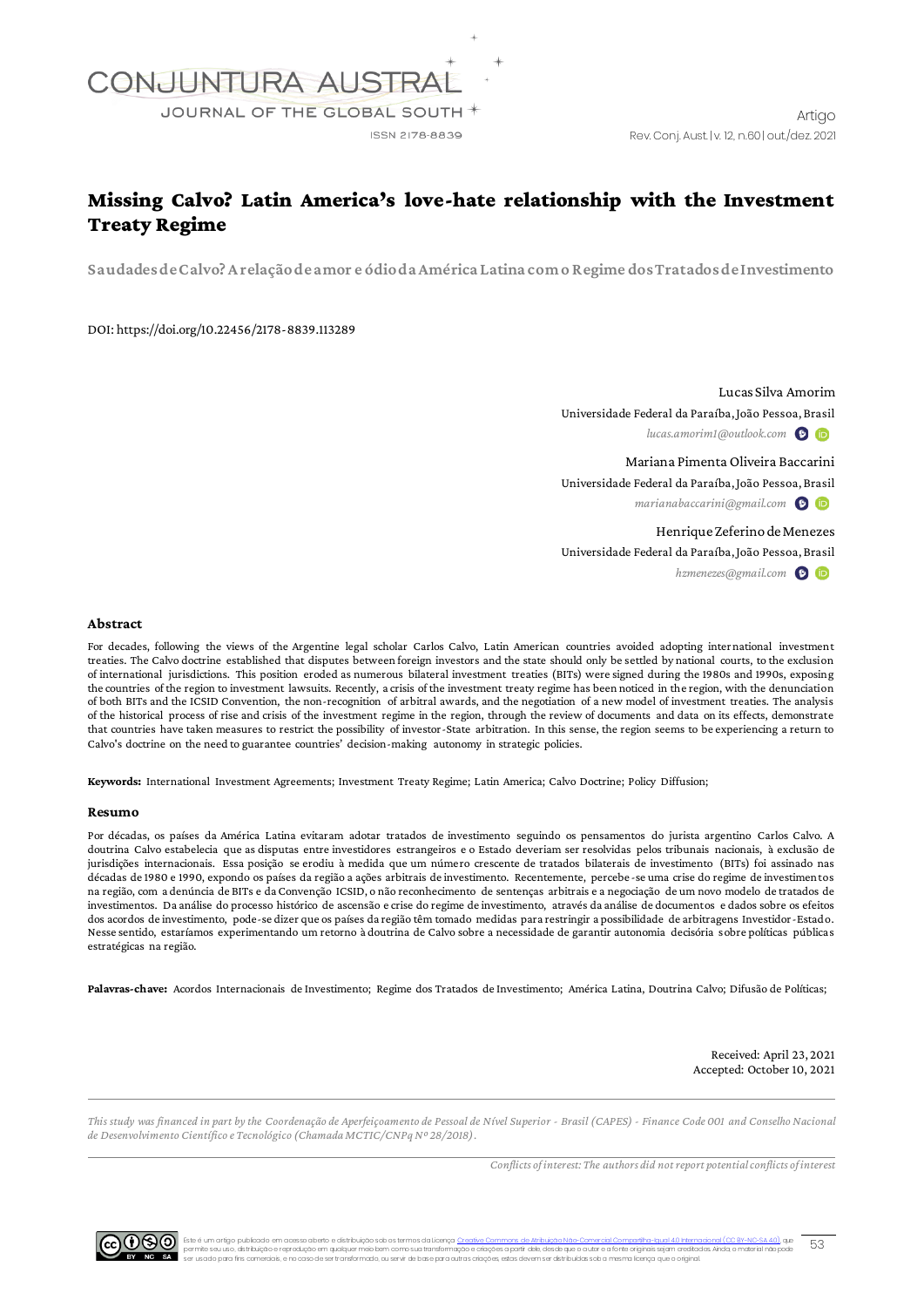### **Introduction**

The investment treaty regime, especially its most tangible aspect, investor-state dispute settlement (ISDS), has recently been a target of criticism not only by the media and policymakers—from both developed and developing countries—but also in specialised literature. ISDS has already been accused of favouring investors to the detriment of the public interest (HAWKINS; HOLDEN, 2016), guaranteeing foreign agents undue influence in the formulation of public policies (PELC, 2017) and even of not fulfilling its mission of increasing foreign direct investment flows for low and middleincome countries (BERGER et al*.*, 2011, BRADA; DRABEK; IWASAKI, 2020).

Opposition to the investment treaty regime—one of the pillars of the international liberal order—had resulted only in incremental reforms up to the 2000s. More recently, the legitimacy crisis that affects the regime has influenced a series of more extensive changes. The renegotiation of NAFTA sponsored by President Donald Trump severely limited the application of this dispute settlement mechanism. Meanwhile, the inclusion of ISDS in the TTIP (Transatlantic Trade and Investment Partnership) ended up becoming one of the deal-breakers for the European Union in its negotiations with the US. The Europeans sought to replace ISDS with a new investment court system that would introduce novelties such as permanent judges and an appeals mechanism if adopted (LAZO, 2015; BALIÑO; CAMPOS, 2020).

Once more, Latin America, like other moments in the history of the investment treaty regime, has a prominent, and somehow, *avant-garde* role in the global debates on this topic and the search for political and institutional solutions to the contradictions in the functioning of the mechanism under discussion. While reactions in the region are far from homogenous, the most recent developments regarding the investment treaty regime echo the ideas of Carlos Calvo, a 19thcentury Argentine legal scholar and diplomat who seriously criticised the possibility of arbitration disputes between private companies and sovereign countries. He defended that the property of foreigners should be subject to the legal order of its host state. In this sense, it seems that the current criticisms of the regime retake a historic position of Latin American countries,which refused, for decades, to adhere to international agreements that established investor-state arbitration as the main form of dispute resolution.

Based on the chronology proposed by Jandhyala, Henizs and Mansfield (2011), which show the evolution of the investment treaty regime in three phases — adoption, proliferation and stagnation — we argue that this moment of criticism and reform of the regime could be considered a fourth wave which has its origins in Latin America and has spread throughout the developed world. Latin American countries have sought to limit the possibility of investment arbitration by denouncing investment treaties (Ecuador) or the procedural treaties that guarantee their enforcement (Bolivia and Venezuela); formulating a completely new treaty model that excludes ISDS from the array of measures investors have access to (Brazil) or even by taking advantage of a victory in an arbitral lawsuit to implement sweeping changes to the domestic regulatory environment (El Salvador).

The paper proposes a historical analysis, based on specialized literature and the review of documents from arbitration cases and aggregated data on the functioning and effects of investment rules in the region, to assess this change in the position of countries in the region regarding the investment treaty regime. It is questioned whether there is a return, even if figurative, to the principles defended by the countries of the region when the Calvo Doctrine watched over them. To understand this phenomenon better, section 1 will analyse the specificities of the investment treaty regime, bearing in mind that its logic of expansion obeyed different rules than policy coordination in multilateral forums and that this has important theoretical implications. In section 2, we explore the historical context of the 1980s in the region, with a focus on the abandonment of the Calvo Doctrine. In section 3, we seek to understand the reason for the adoption of BITs out of the array of other possible institutional solutions to the crisis. Section 4 further explores the most recent developments in the regime, especially the reactions of Latin American states in response to the breach of expectations with the regime.

Looking at the historical path the investment treaty regime has taken in the region — from the incorporation of the Calvo Doctrine into domestic law in the 19th century and the *No de Tokio* and the New Economic International Order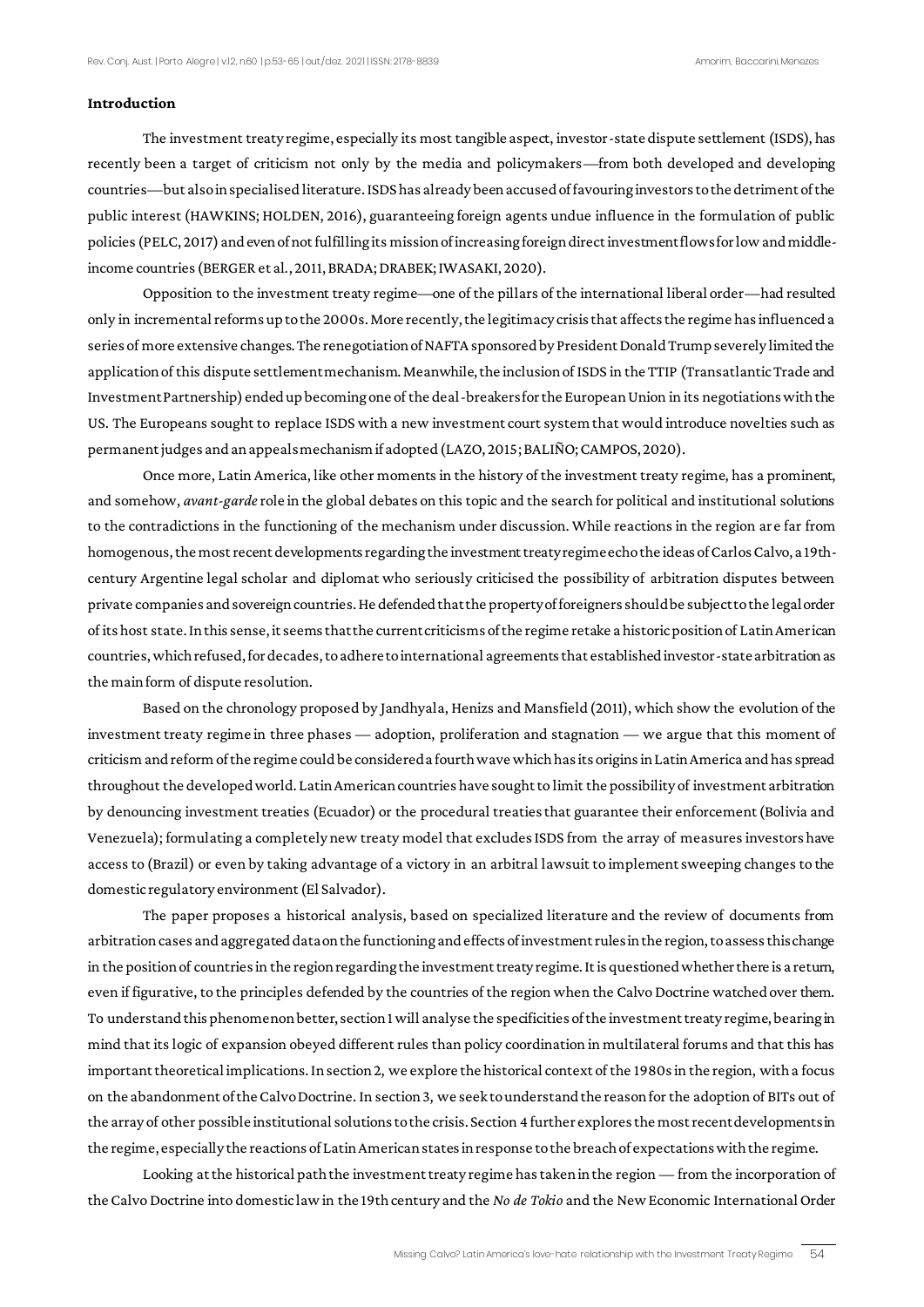in the 1960s and 70s to more recent developments —it seems plausible to conclude that the recent reform efforts do not represent a radical change (i.e. a complete denial of international investment protection rules), but rather are reminiscent of the region's long history with this type of agreement and a return to principles of decision-making autonomy that resume central aspects of Calvo's Doctrine.

### **Specificities of the investment treaty regime**

The breaking of European colonial empires after World War II lead to a proliferation of decolonisation processes. While in the Americas these processes led to virtually all countries becoming independent during the 19th century, colonies existed in Africa and Asia as late as 1975. As the metropolitan jurisdiction became past in recently independent countries, an unanswered question was left hanging in the air: would European companies and investors be left to the "whims" of postcolonial governments?

At the time, the only remedy for foreign investors who felt aggrieved by supposedly illegal or unfair actions of the host country, besides counting on the national legal jurisdiction, was to resort to the diplomatic protection of their home country. This solution caused some problems for both the investors and the home countries. For investors, the lack of autonomy was blatant. They could not initiate the diplomatic protection procedure, only request their home country to do so. Once (and if) the procedure was initiated, all the investors' decision-making power was transferred to their home state in a process called subrogation. Afterwards, it would be up to the state to direct the case as it desired, even defending its interests to the detriment of its national's. Yet, even for the home state, there were demerits in this system. The political rather than juridical character of diplomatic protection had the potential to damage diplomatic relations with the host country of the investment in the case of a dispute (CHOI, 2007).

The institutional innovation used to circumvent this problem was the establishment of a direct litigation mechanism called investor-state dispute settlement (ISDS). The creation of the new procedure took advantage of a legal framework that was already used to settle disputes between states. Now investors no longer had to depend on the protection of their home country. Within ISDS, individuals and corporations can sue their host states directly before an arbitral tribunal. States signify their consent to international investment arbitration by signing and ratifying international investment agreements (IIAs)<sup>1</sup>with other states. These agreements establish legally binding standards for the treatment of foreign investors. While investment treaties alone are not able to make arbitral awards effective, the New York Convention on the Recognition and Enforcement of Foreign Arbitral Awards guarantees the worldwide enforcement of investment treaty awards (CHOI, 2007).

In sharp contrast to other international economic regimes—such as the multilateral trade regime, which has the World Trade Organization as its focal point — a decentralized rule-making process is a central characteristic of the investment treaty regime. Negotiation and adoption of procedural rules usually take place in multilateral forums (e.g. the UNCITRAL Model Arbitration Rules and the ICSID Convention and Rules of Procedure). On the other hand, substantive rules, which are the ones that effectively create rights and duties between signatory states and foreign investors, are set up in the investment treaties themselves, a huge part of which is negotiated on a bilateral or regional basis. Together the investment treaties, the procedural rules, and the arbitral awards form what we call throughout this article the *investment treaty regime*<sup>2</sup> (BONNITCHA; POULSEN; WAIBEL, 2017).

<sup>1</sup> We use the terms international investment agreements and investment treaties as equivalents throughout this paper.

<sup>2</sup> While the investment treaty regime does not regulate all aspects of foreign investment, the degree of enforceability with which it is endowed makes it the centre of the more comprehensive *investment regime complex*. Besides investment treaties, the complex is formed by regimes based on other legal documents such as trade agreements, human rights and environment treaties, codes of conduct, and even investor-state contracts. We purposely avoid the more common term *international investment regime*, which fails to capture such subtleties in favour of the nomenclature proposed by Bonnitcha, Poulsen and Waibel (2017).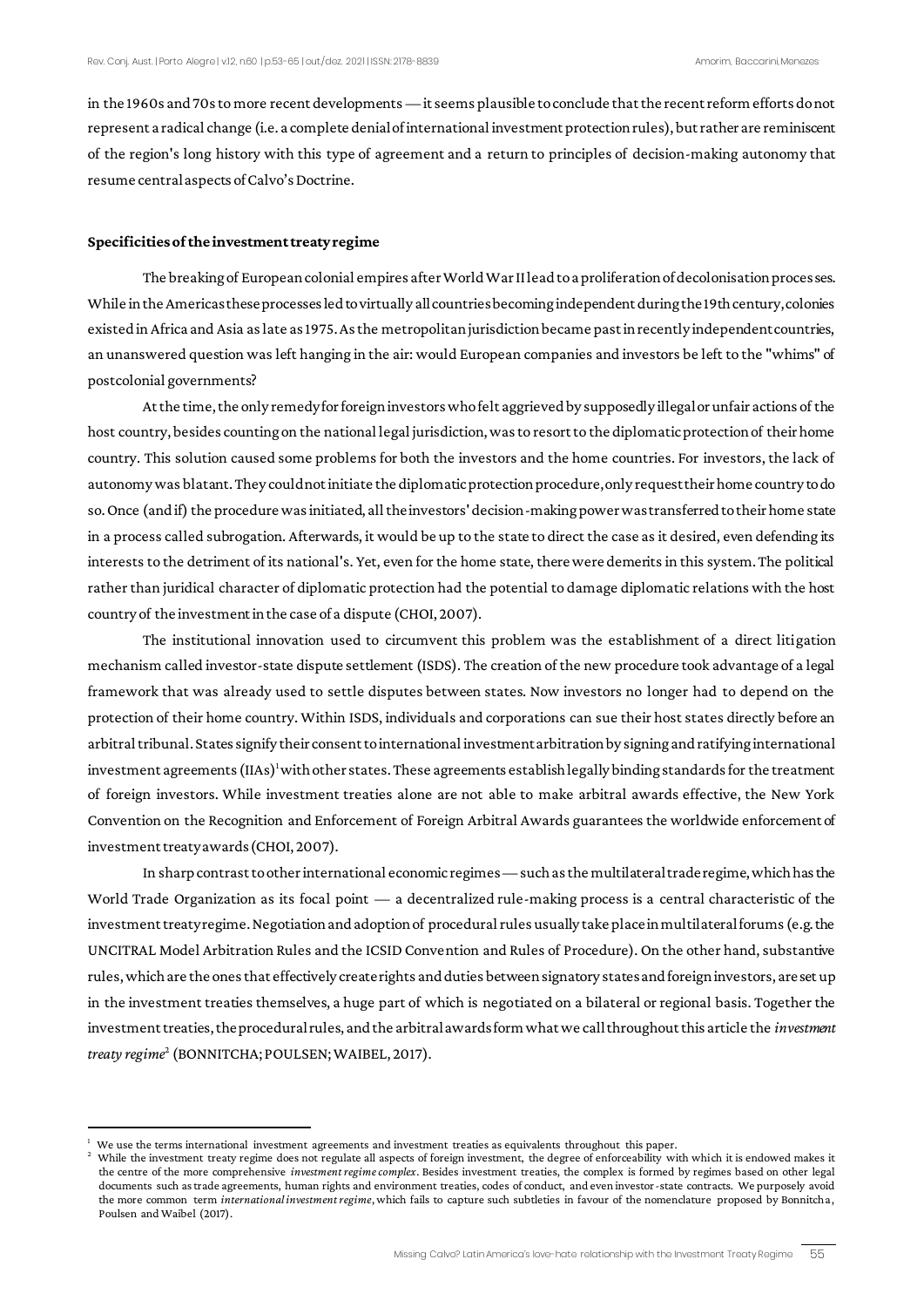Despite the apparent stability and organicity of the regime as it is, the original plan for the regulation of foreign investment was the establishment of a multilateral regime. The Havana Charter, the founding document of the International Trade Organization that never came into force, already provided for "the adoption of a general agreement or statement of principles regarding the conduct, practices and treatment of foreign investment" (UNITED NATIONS, 1948). After that, other endeavours to adopt multilateral arrangements happened under the auspices of the Organization for Economic Co-operation and Development (OECD).

One of the first attempts, known as the Abs-Shawcross Draft Convention, failed to be adopted in 1967 and the issue only came up again in the 1990s. The original proposal was to include foreign investment protection and liberalization in the WTO Uruguay Round negotiations, but a coalition of developing countries thwarted that endeavour. OECD countries attempted to negotiate a Multilateral Agreement on Investment (MAI), but they failed to reach consensus even among more like-minded partners (CHOMSKY, 1998). It is possible to notice the level of disagreement by skimming through a commented version of the draft agreement (OECD, 1998).

The failure of these initiatives had a decisive influence on strategic diffusion and the wording of the BITs that imperfectly replaced the ambitious multilateral agreements proposals. Therefore, the impossibility of concluding any satisfactory multilateral agreement even among capital-exporting countries was one of the critical motives for extending the networks of bilateral agreements to as many countries as possible (ZENG, 2014). Bilateral and regional negotiations resulted in the signature of 3,318 IIAs between bilateral agreements and other agreements with investment provisions as of March 2019 (UNCTAD, 2019a). The strategy of abandoning multilateral forums in favour of bilateral negotiation also changes the dynamics of rulemaking. The attempt to coordinate the adoption of rules, typical of multilateral negotiations, gives way to a diffusion process, where the adoption of rules depends on the individual objectives of each actor.

For decades, Latin American countries refused to adhere to the international investment regime, making use of the premises and foundations of the Calvo Doctrine. However, from the 1980s and especially the 1990s, there was a huge wave of adhesions to bilateral investment agreements and, consequently, the investor-state dispute settlement mechanism. There are several explanations for the late entry of Latin American countries into the regime—factors associated with the dissemination of these standards as part of the market-oriented reform agenda, as well as strategic calculations by these countries to attract investment. What matters is that, in that period, the Calvo Doctrine was largely abandoned.

### **Explaining the demand for FDI promoting institutions: abandoning Calvo**

Latin American resistance to granting special jurisdictional rights to foreign investors precedes the investment treaty regime. The Calvo Doctrine made the establishment of foreign investment conditional on the investors agreeing to abandon the possibility of resorting to diplomatic protection from their home country. The phrase *diplomatic protection* can be misleading, however. When diplomatic means were exhausted, states (especially European powers and the United States) were not afraid to resort to violence in pursuing their citizens' interests. The French interventions in Mexico in the 19th century — when the European nation used as *casus belli* the improper treatment of its nationals' property — are a clear example offered by Garcia-Mora (1950) of what became known, quite paradoxically, as gunboat diplomacy.

Latin American legal systems incorporated the Calvo Doctrine by either constitutional and statutory provisions or clauses in contracts signed between the government and foreign investors. Calvo justifies his doctrine on legal principles such as sovereign equality of states, non-intervention and reciprocity in the conduct of international relations, raising awareness to the post-colonial character the settlement of disputes involving property of foreigners had at the time: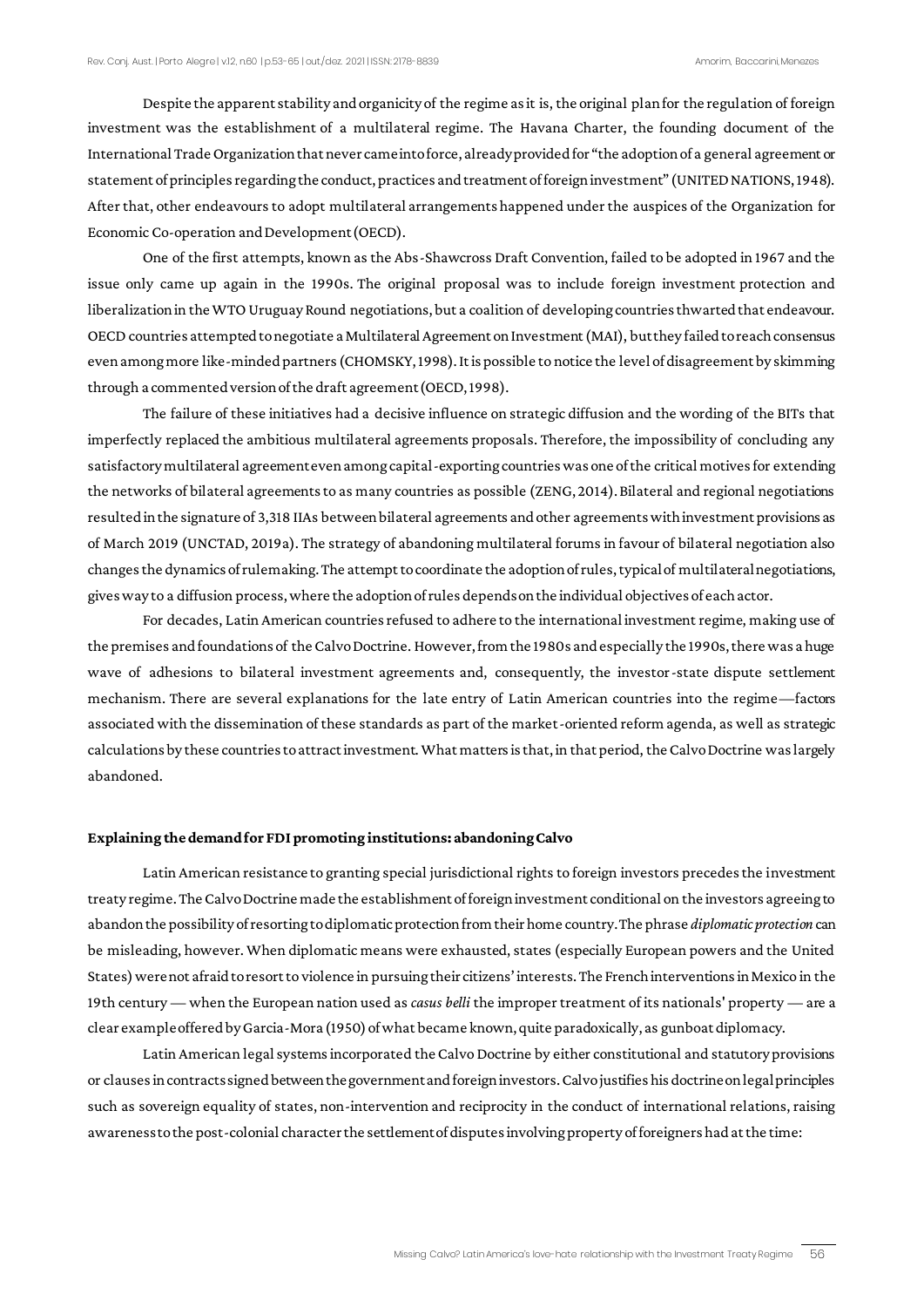Aside from political motives these interventions have nearly always had as apparent pretexts, injuries to private interests, claims and demands for pecuniary indemnities in behalf of subjects or even foreigners, the protection of whom was for the most part in nowise justified in strict law. According to strict international right, the recovery of debts and the pursuit of private claims does not justify *de plano* the armed intervention of governments, and, since European states invariably follow this rule in their reciprocal relations, there is no reason why they should not also impose it upon themselves in their relations with nations in the new world (CALVO, 1896 *apud* HERSHEY, 1907, p. 27).

Eventually, the doctrine was expanded and even the adoption of peaceful dispute settlement mechanisms such as investment treaty arbitration became frowned upon. After World War II, direct armed intervention stopped being an open legal question as the Charter of the United Nations (1945) had already outlawed the use of force in most cases. The justification for the continued adherence of Latin American countries to the Calvo Doctrine became one of economic protectionism. While the two world wars kick-started industrialisation in the region, import substitution industrialisation became a policy taken up by the states in the 1950s and 1960s. Foreign capital was seen as a competitor to the native industries still in their infancies. Offering special treatment to foreign investors was out of question (BAER, 1972, HIRA, 2007).

The unified opposition of Latin American countries to the adoption of international investment rules — and consequently, ISDS—was manifested in a World Bank meeting in 1964. Out of the 21 countries that opposed the creation of the International Centre for Investment Dispute Settlement 19 were Latin American. This event of collective opposition to the investment treaty regime has become known as *El No de Tokio*, due to where the meeting took place (BAER, 1972, LAZO, 2015, LOWENFELD, 2009). It is possible to notice the influence of the Calvo Doctrine in the statement of Felix Ruiz, Chilean member of the World Bank's Board of Governors, at the time speaking on behalf of all Latin American countries:

> The legal and constitutional systems of all the countries that are members of the Bank offer the foreign investor at present time the same rights and protection as their own nationals; they prohibit confiscation and discrimination and require that any expropriation on justifiable grounds of public interest shall be accompanied by fair compensation fixed, in the final resort, by law courts. The new system that has been suggested would give the foreign investor, by virtue of the fact that he is a foreigner, the right to sue a sovereign state outside its national territory, dispensing with the courts of law. This provision is contrary to the accepted legal principles of our countries and, de facto, would confer a privilege on the foreign investor, placing the nationals of the country concerned in a position of inferiority (ICSID, 2009, p. 606).

In the next decade, developing countries took advantage of their majority in the UN General Assembly to pass economic measures to their benefit. The proposition of resolutions such as the Declaration on the Establishment of a New International Economic Order and the Charter of Economic Rights and Duties of States sought to relativise private property, including the possibility of expropriating/nationalising foreign investments in terms favourable to developing countries—exactly the opposite of the objective of the investment treaty regime. Latin American countries, in the context of the Group of 77 (G77), participated in these movements (UNITED NATIONS, 1974a, 1974b).

Notwithstanding the collective opposition of Latin American countries to the investment treaty regime, the Calvo Doctrine began to erode in the 1980s. Throughout the 1970s and 1980s, Latin American countries only signed 20 IIAs. That number exploded in the 1990s to an impressive 289 according to the United Nations Conference on Trade and Development's database on investment treaties (UNCTAD, 2019b). The 1990s was also the decade in which many countries of the region adhered to the ICSID Convention (ICSID, 2020). During the next two decades, 140 more treaties were signed. The evolution of these numbers can be seen in the graph shown in Figure 1.

An analysis of the historical context from the 1980s onwards will be required in order to understand this change and Latin American countries' motivation to abandon a three-decade-old strategy of not adopting investment treaties with arbitration provisions. The literature dedicated to understanding the dissemination of international investment agreements emphasises, in particular, three causes behind countries in the region joining the international investment regime late.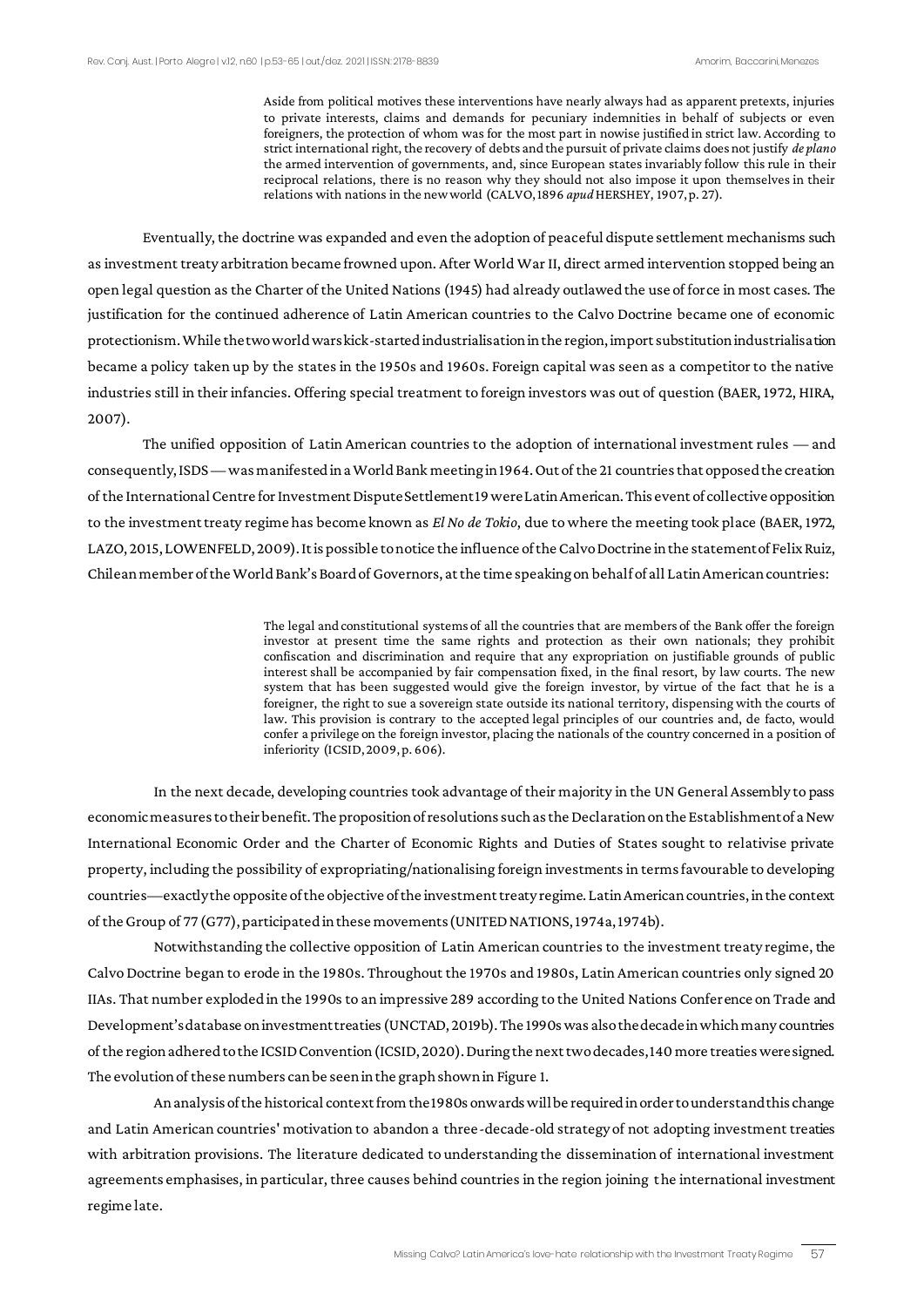

*Figure 1 - Number of IIAs signed by Latin American countries<sup>3</sup>*

 *Source: UNCTAD (2019b)*

Elkins, Guzman, and Simmons (2006) understand investment treaty diffusion as a rational process that happens in a context of competition for capital. Given the acute balance of payments crises Latin American countries suffered in the 1980s, the attraction of foreign investment would be an important contribution to minimise its macroeconomic effects. This theoretical approach is broadly based on rational choice assumptions that treat the game of FDI as being determined by the incentives (and disincentives) offered by the countries to investors. Briefly, the argument is that the adoption of investment treaties is given as the result of competition among developing countries for the limited amount of FDI available. Signed BITs would divert investment flows before allocated to competitors to the signee.<sup>4</sup>

Jandhyala, Henizs and Mansfield (2011) highlight the role of norm-emulation with the goal of generating both acceptance from developed countries and a feeling of adequacy on the part of the developing countries. The argument defended by the authors is that the investment treaty regime expanded in a process of norm-emulation. The process is described as happening in three waves. The first wave goes from the beginning of the regime to the late 1980s. It was an effort led by developed countries in response to the problem of nationalisation of multinationals in developing countries. This first wave is marked by the signature of IIAs between developed and developing countries (i.e. North-South BITs) revealing clear receivers and suppliers of FDI. The interest of the capital-exporting country would be to protect its investors, while the capital-importing country would be interested in increasing the inflow of FDI.

The second wave has a characteristic that differentiates it from the previous wave; developing countries increasingly signed treaties between themselves (i.e. South-South BITs). The authors call this phenomenon *strange BITs*<sup>5</sup> (JANDHYALA; HENIZS; MANSFIELD, 2011, p. 1049). The mere existence of these strange BITs defied the previous explanation about investment treaties. After all, why would countries sign investment agreements with countries that did not have the potential to benefit them with an increased flow of FDI? This argument is especially important in the case under study as this second wave is the period when the bulk of Latin American treaties were signed.

<sup>3</sup> Statistics refer to the following countries: Argentina, Bolivia, Brazil, Chile, Colombia, Costa Rica, Cuba, Dominican Republic, Ecuador, El Salvador , Guatemala, Haiti, Honduras, Mexico, Nicaragua, Panama, Paraguay, Peru, Uruguay and Venezuela. These are the original nineteen *No de Tokio* countrie s plus Cuba, not present at the meeting due to its withdrawal from the World Bank in 1960. The option to consider all signed and not only ratified treaties is justified because we wanted to have a measure of the countries' (especially their executive branches) willingness to adopt IIAs, and not of treaties in force.

<sup>4</sup> For a counterargument to the rational competition for capital theory see Poulsen and Aisbett (2013).

<sup>5</sup> Although Elkins, Guzman and Simmons (2006) had already identified this occurrence of strange BITs, they did not explore the concept any further.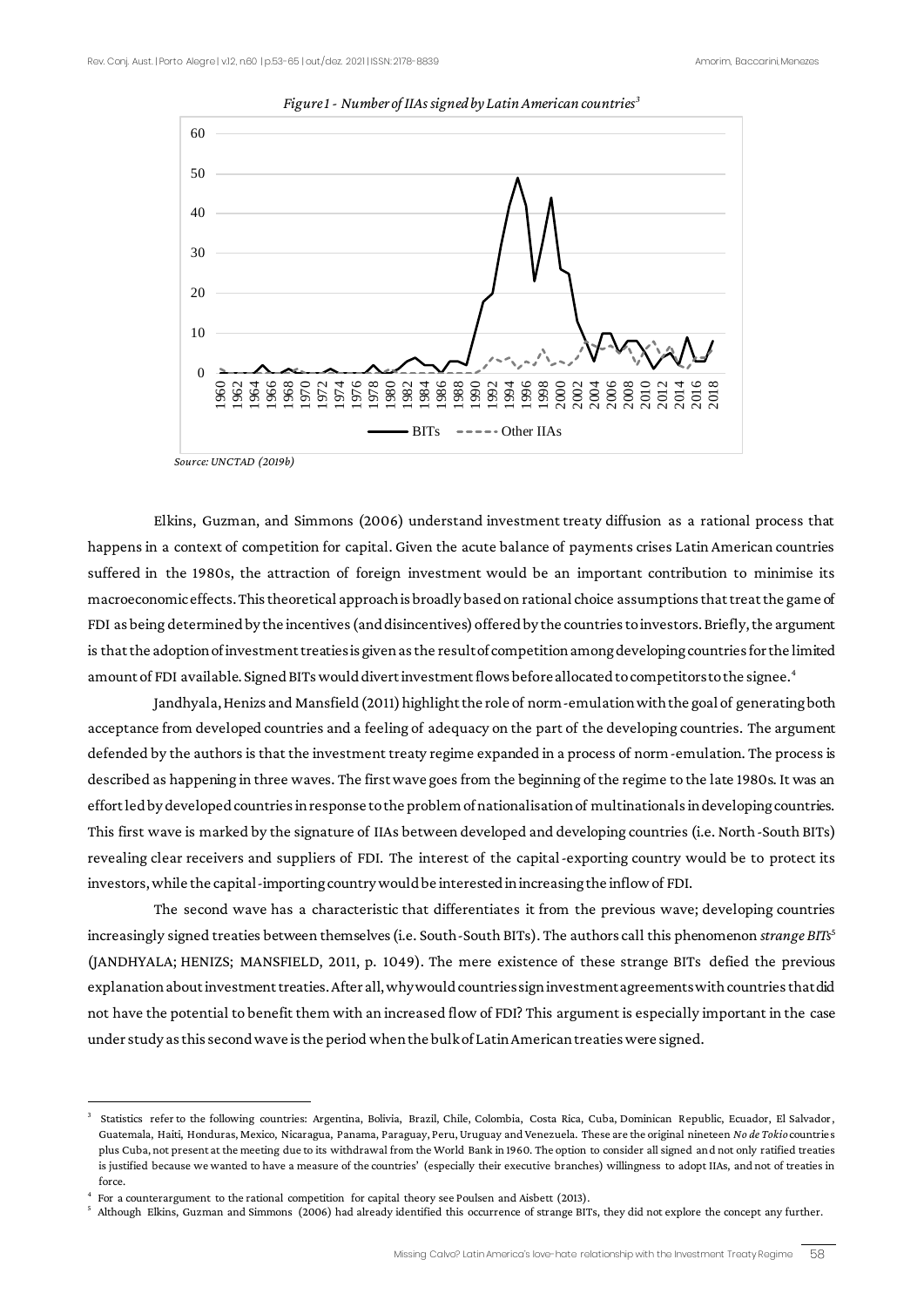The answer provided by the authors was that the second wave did not have the same motivations as the first one. Instead, the signature of these strange treaties was motivated by a logic of fitting in, i.e. even developing states started to perceive BITs as the appropriate form of protecting foreign investors. According to Jandhyala, Henizs and Mansfield (2011, p. 1053) this logic results from the "increased political commitment by governments of both developed and developing countries to economic liberalism and the freer international flow of goods, services and investments". Keep in mind that this period largely coincides with the rise and consolidation of neoliberalism in many countries of the region, due to conditionalities imposed by creditors and international organizations or to presidents aligned with the neoliberal agenda taking office.

A third argument is based on the information asymmetries associated with the negotiation process and consequently the impossibility of foreseeing the costs associated with the rules of the dispute settlement mechanisms contained in these agreements. Poulsen (2011, 2013) follows Weyland's (2006, 2008) argument that the diffusion of investment treaties did not arise from a fully rational process, but rather was given in a framework of bounded rationality determined by the distribution of capabilities and power given according to the historical context.

In a context of bounded rationality, decision-makers' options of institutional solutions are limited by two heuristics. First, the heuristic of availability, which is due to the limited time and attention they have to select the policy. These limitations give the most available and memorable policy choices a privileged spot on the agenda. It means that decision-makers may be more inclined to adopt a policy if it has been implemented in a neighbouring country or a country with cultural affinities, for example. Second, the heuristic of representativeness, in which the decision-makers rationality is limited in their assessment of success and failure. An institutional innovation usually diffuses slowly until the first example of apparent success. Even though a single data point is not enough to get to a definitive answer about the effectiveness of the policy, decision-makers take a mental shortcut and are quick to emulate the policy. When time passes and the expectations are not met, the enthusiasm also diminishes and the impetus to adopt the policy is brought down (WEYLAND, 2006).

This seems to be the case with the investment treaty regime. Before the 1990s, the quality of the information about FDI was still relatively poor, curbing the possibility of a thorough analysis of the effectiveness of BITs as a tool to promote foreign direct investment. While it was possible to conduct research through other methods (the author retrospectively suggests surveys with investors), the heuristic of availability may have led decision-makers to ignore this possibility in favour of the anecdotal evidence available to them at the time (POULSEN, 2013).

Three elements in the 1980s' Latin America may have increased the possibility of misinterpretation due to the heuristic of availability. In the first place, the very context of budget crisis coupled with the idea that FDI was a good option to deal with economic problems faced in the period may have influenced decision-makers to overestimate BITs' potential to promote an increase in the FDI inflow. According to Poulsen (2013, p. 5) "governments desperately seeking foreign investment should be particularly easily swayed that investment treaties help attract foreign capital".

Second, the absence of (publicly known) investment treaty arbitration cases may have potentialized the idea that investment treaties were harmless. According to UNCTAD's (2019c) database on investment dispute settlement, the first case involving a Latin American country, *FEDAX v. Venezuela*, only happened in 1996, just one year after the period in which the majority of new treaties were signed.

Thirdly, the 1980s was a period in which capital-exporting countries and international organisations began to campaign or promote investment treaties as an adequate policy in dealing with foreign investment. This amplified the possibilities of getting BITs with developed countries and may have put investment treaties at the top of Latin American decision-makers'minds when the crisis hit (BONNITCHA; POULSEN; WAIBEL, 2017, p. 19).

The three different analyses, grounded in distinct theoretical perspectives on the diffusion and transfer of norms and policies, are not contradictory and apparently reinforce each other in explaining such a profound change. In general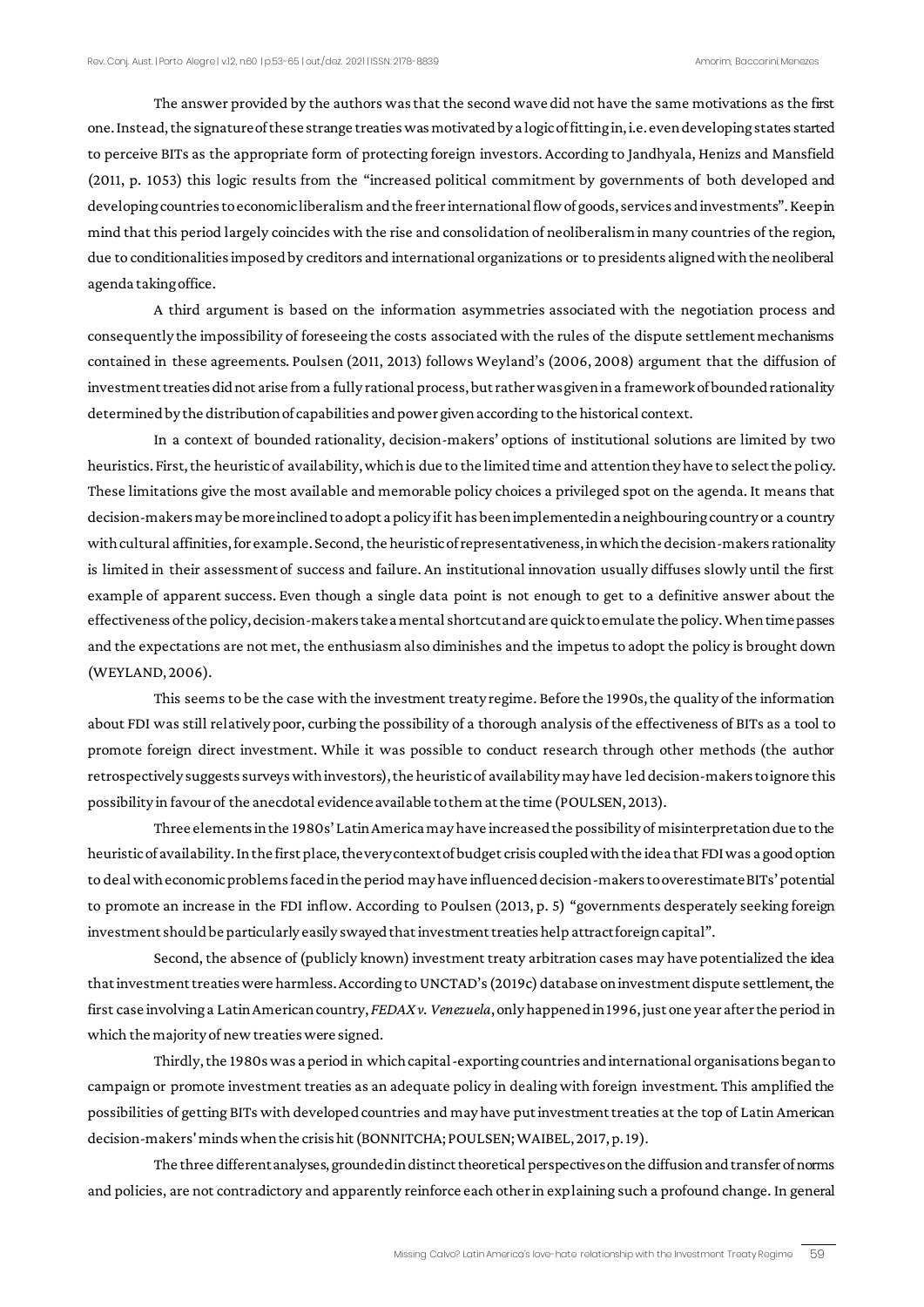terms, changes in the international political and economic context during the 1980s and 1990s, associated with regime changes in some countries, as well as government alternation and the emergency of a new national economic agenda led countries in the region to adhere to the international investment regime.

In the next section, we further elaborate on a *fourth wave* in the investment treaty regime in Latin America. Efforts lead by some countries limit the possibility of ISDS litigation and, tentatively, mark a return of some form to the Calvo Doctrine. The underestimated costs and lack of evidence of real benefits of investment treaties left Latin American countries feeling cheated.

## **The Great Disappointment: legitimacy crisis and a return to Calvo?**

The investment treaty regime was created by capital-exporting countries and therefore reflects their interests. However, the heterogeneity of their positions on how it should be shaped lead to the failure of the earlier attempts at creating a multilateral investment regime. Even though, the draft texts that came out of these meetings has an impact on the provisions found in the myriad BITs and other IIAs signed since the beginning of the regime in the 1960s. The failure of the multilateral negotiations and the use of its content for the negotiation with developing countries explain how a regime that propagates mainly through bilateral negotiations keeps a sense of coherence (ZENG, 2014).

Although the construction of an international regime with a dispute settlement mechanism based on arbitration has been a demand from developed countries, they are not immune to such an instrument. Capital-exporting countries were not prepared to be the target of arbitral suits. When the 1998NAFTA arbitral case *Loewen v. United States* came out, it was a turning point for the United States. After the repercussion these cases had in the media and civil society organisations, efforts were made to limit the interpretative space arbitrators had in relation to the treaty clauses through binding interpretations issued by the NAFTA Free Trade Commission. This prudent, restrained reaction sought to fix that specific issue with no drastic changes to the agreement.

In Latin America, the threat this represented for the states also only became clear when the first cases of investment arbitration were publicised. Early cases like the 1996 *FEDAX v. Venezuela* definitely had an impact on the image investment treaties had in the region. This first batch of ISDS cases is what marks what Jandhyala, Henizs and Mansfield (2011) call the third wave in the investment treaty regime, a period of reflection in which countries were more deliberate in their choice to sign or not sign new treaties. This is shown in the graph in Figure 2 by the sharp decline in the number of treaties signed after 1996, the year of the first Latin America ISDS case, and the stabilisation in the number of signatures in a lower threshold from the 2000s onward up to 2007.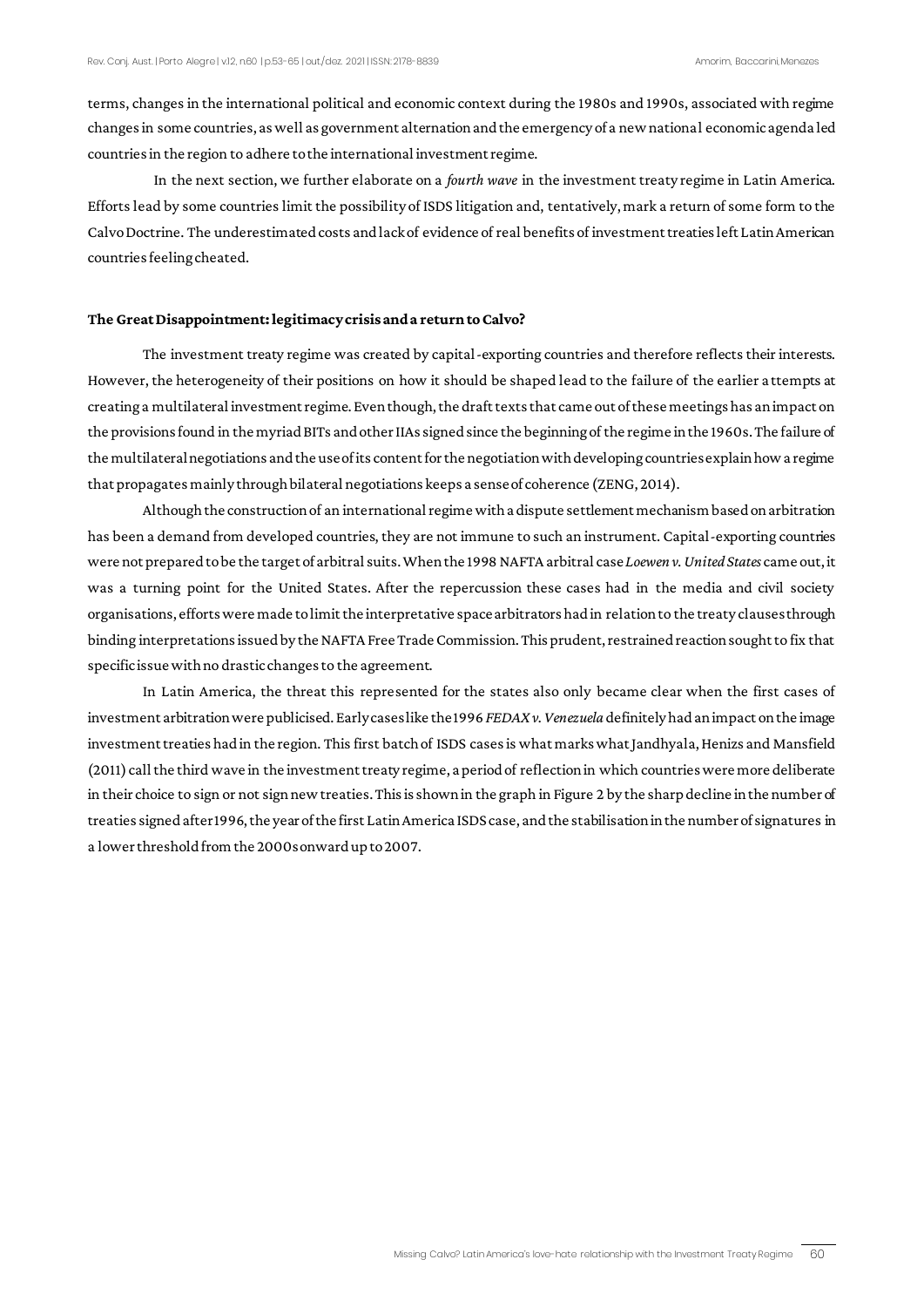

#### *Figure 2– Signed BITs versus ISDS cases in Latin America*

More recent cases, such as *Oxy v Ecuador* (2007), *Pac Rim v El Salvador* (2008), *Chevron v Ecuador* (2009), *Philip Morris v Uruguay* (2010) and the many lawsuits related to public debt against Argentina (the first one being *Abaclat and others v Argentina*, from 2008) are just a few examples of the many investment treaty lawsuits that were initiated even after countries started perceiving IIAs as a risk. Whereas the previous third wave is marked by the reduction of the number of signed treaties, the regime has not sailed through calm waters since then as the flat line of the graph might suggest. More recently, the world has witnessed a series of reactions against the investment treaty regime in the region but also in developed countries (UNCTAD, 2019c).

While it is outside of the scope of this paper to analyse each response individually, these reactions seem to be stronger in Latin America than in the other areas of the globe and even in the developed countries. While the first batch of ISDS cases served as an initial exposure to the "antigen", the second batch of arbitral suits triggered a full-scale "immunological response", due to the institutional memory states kept. Remmer (2019, p. 806) adds that this stronger response might not be due to an exaggeration on the part of Latin America, but a justified reaction since the region is disproportionately targeted by ISDS suits:

> Nowhere is this [the risks of ISDS] more evident than in the Latin American and Caribbean region, whose states have been disproportionately challenged by investment treaty claims and by comparatively high rates of investor success in dispute arbitration. Not surprisingly, the political reaction against ISDS and investment treaty guarantees has also been unusually vehement in the region, leading a number of countries to eschew, formally denounce, or otherwise defect from the existing system of investor-state dispute arbitration.

As Weyland's (2006) bounded rationality theoretical framework predicted, the initial enthusiasm gave place to disappointment as the costs of joining the regime became clear and the evidence for its advantages are, up to this day, ambiguous (BONNITCHA; POULSEN; WAIBEL, 2017, p. 179). This renewed period of resistance to the investment treaty regime in the 2010s after this second batch of ISDS cases represents a *fourth wave*in the investment treaty diffusion process. A summary of the frustrated expectations and responses is provided in Table 1. The so-called Bolivarian Republics (Bolivia, Venezuela and Ecuador) seem to be the most visible and radical example of opposition to investment arbitration. While the first two countries have focused their efforts against the most procedural aspect of the regime, having denounced the ICSID convention and initiated a process of renegotiation of their networks of BITs, Ecuador went a step further and denounced many of the international investment treaties it had previously ratified (COSTA; LUÍS, 2016, BAS, 2018a).

*Source: UNCTAD (2019a, 2019b)*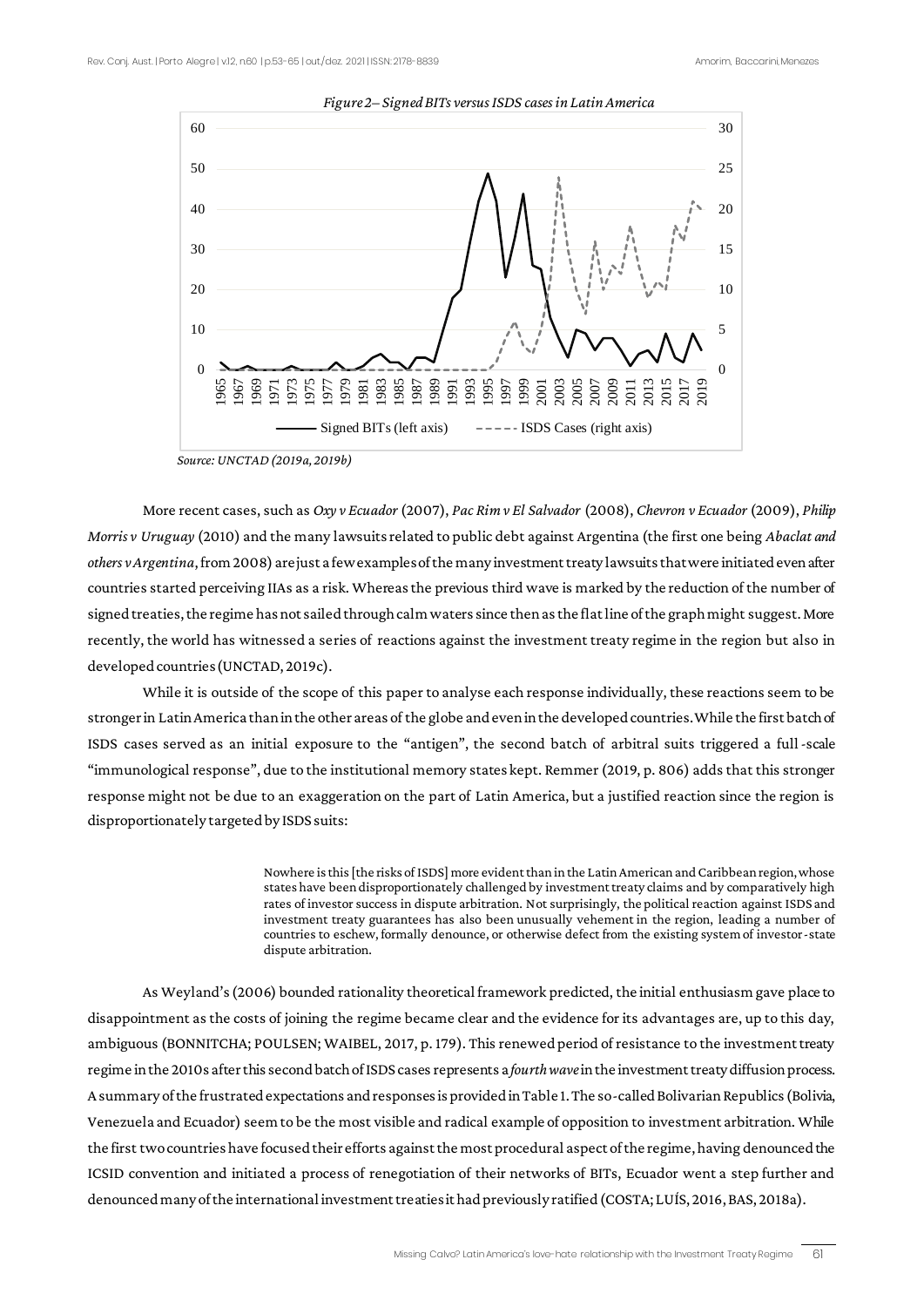| <b>Expectations</b>                                                                         | <b>Frustrations</b>                                                                                                                                                                                       | <b>Responses</b>                                                                                                                                                                                                                                                                                 |
|---------------------------------------------------------------------------------------------|-----------------------------------------------------------------------------------------------------------------------------------------------------------------------------------------------------------|--------------------------------------------------------------------------------------------------------------------------------------------------------------------------------------------------------------------------------------------------------------------------------------------------|
| Capital inflow in the context of a<br>generalised financial crisis in the<br>region.        | Ambiguous evidence of increased<br>FDI inflow.                                                                                                                                                            | Latin America<br>Denunciation of both BITs and the<br><b>ICSID Convention.</b><br>Non-recognition of arbitral awards.<br>Negotiation of a new model of<br>investment treaties.<br>Reformulation of the domestic legal<br>order to strengthen environmental<br>provisions.<br>Developed Countries |
| Market-oriented reforms and<br>modernization of public<br>management in a context of crisis | Crisis of the neoliberal model.<br>Criticism of a wide set of<br>international rules, including the<br>investor-state dispute settlement.<br>Investment treaties written to<br>benefit capital exporters. |                                                                                                                                                                                                                                                                                                  |
| Low economic, social and political<br>costs in joining the regime.                          | Region disproportionately affected<br>by ISDS cases.<br>Policy space affected by arbitral<br>awards (Regulatory chill).                                                                                   | Treaty language clarification.<br>Appeals mechanism.<br>Labour and environmental clauses.<br>Trump's NAFTA renegotiation<br>(exceptional case).                                                                                                                                                  |

### *Table 1 – Summary table of the fourth wave in the investment treaty regime*

*Source: Table elaborated by the authors.*

Although more timid, other countries adopted changes that were based on the limitation of the possibility of ISDS with the intention of increasing its level of autonomy from the regime, in consonance with the Calvo Doctrine. Brazil, always an outlier for never having ratified neither the ICSID Convention nor any of the BITs it signed, created a new model of investment treaty in response to its new role as an important capital exporter. This new treaty model called CFIA (Cooperation and Facilitation Investment Agreements) does not offer the country's consent to investor-state arbitration and substitutes ISDS for a series of state-state dispute settlement procedures that involve consultations, mediation and as a last resort state-state arbitration. El Salvador, on the other hand, took advantage of the victory in an ISDS case against the mining company Pac Rim and made a series of changes in its internal regulatory order with an intention of strengthening environmental protection. While it did not revoke any of the investment treaties it signed, the victory in the ISDS case worked as a catalyst for a series of actions aimed at increasing the autonomy the country has concerning the investment treaty regime (BAS, 2018a).

Reactions in developed countries were, in general, more restrained than in Latin America. The European Union's proposal is more reformist and seeks not to address the root of the problem, granting special jurisdictional rights to investors, but to create an appeals procedure to try to solve the problem of inconsistent decisions by arbitral tribunals that plaguesthe regime. That is despite the European Parliament's opposition to the inclusion of ISDS in new trade agreements to which the EU is a party taken in light of the recent ISDS cases in Europe such as *Vattenfall v Germany* (2009) (LAZO, 2015, BAS, 2018b). Under President Obama, the United States had reformulated its model BIT in an effort to answer the most pressing criticisms of the investment regime: inconsistency in language that would give too much interpretative sway to arbitrators, and labour and environmental provisions to attend to domestic constituencies (trade unions and environmentalists). The changes introduced have been described as "modest and incremental" by Stokes and Patel (2012, p. 22) (ANDERSON, 2017).

Besides Australia's ban on ISDS in new treaties, a change that was quickly reversed with the transition from a Labor to a Liberal-led government (KWAN, 2015), the most radical development in the developed countries has been Trump's NAFTA renegotiation. The reforms introduced by the trilateral negotiation have led to the creation of what can be seen as two bilateral investment regimes under the recently ratified United States-Mexico-Canada Agreement (USMCA). Between Canada and the United States, the possibility of arbitration has been completely eliminated, while between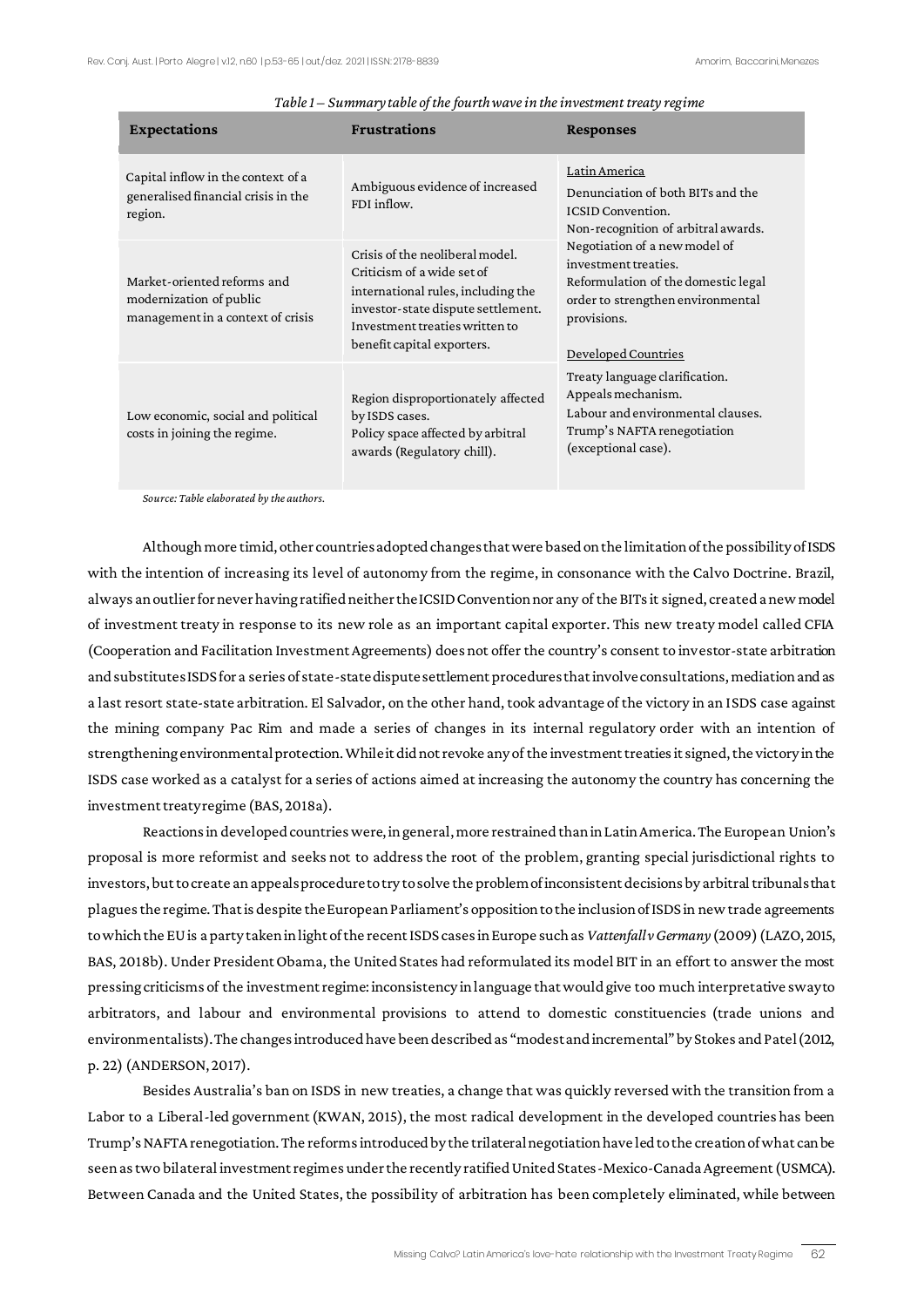Mexico and the United States, ISDS is still possible, but under severely restricted conditions (i.e. only in disputes involving certain industries). Investment relations between Canada and Mexico will probably be governed by the more liberal CPTPP, the spiritual successor to Obama's TPP,<sup>6</sup> which was abandoned by Trump in the first days of his administration (UNITED STATES, 2018). Such a counterintuitive chain of events deserves, however, more careful consideration in another study.

### **Conclusion**

First, it is important to emphasize the unique characteristics of the investment treaty regime. Unlike other international economic regimes, such as the monetary and trade regimes, the investment regime is not structured within a multilateral organization, but from a wide range of bilateral agreements, which converge itself with the acceptance of similar basic principles, norms, rules, and a critical decision-making procedure, the investor-state arbitration. This raises important theoretical considerations regarding its expansion process, the adherence to and legitimization of its norms and rules. Likewise, the crises and retractions of the regime respond to processes linked to political interests that express themselves unilaterally, but that can happen in a coordinated way or in blocks.

While part of the literature was dedicated to understand the diffusion of investment protection rules in the region based on particular theoretical interpretations, we looked at a "multivariable" explanation which reached a synthesis of the main approaches to capture the nature of the complex historical context that lead to the massive adoption of treaties in the 1990s. Certainly, the competition for capital was a plausible explanation regarding the need to balance the crisis in Latin America countries during the *Década Perdida*<sup>7</sup> of the 1980s. Meanwhile, the ideological role of international organisms and governments aligned with neoliberalism is another is another pertinent explanation for the adherence to globally outlined normative standards.

These two mentioned aspects explain why the regime expanded in the past, while the analysis of the concrete effects produced by the adherence to the regime is especially useful to understand why it has been the target of backlash more recently. Understanding the economic pressures and the information asymmetry as a fundamental factors in the negotiation of investment treaties helps to explain the severe underestimation of the risks involved in adhering to the regime especially by developing countries. The expectation of importing capital, attracting investments, and increasing technology transfer to sustain economic growth actually led to a wave of investment litigation. The costs and risks associated with this kind of international litigation, as well as the reduction of the countries political and regulatory autonomy, led to complaints, defections and reforms in the investment treaty regime in the region.

Latin America's behaviour, in the case, seems to follow the idiom "once bitten, twice shy" as the reactions from the governments of the region are more assertive than most of the developed countries'—to the notable exception of the United States, under an exceptionally nationalistic and anti-globalist president. While modest reforms seem (or, at least, seemed in the case of the US) to be enough to appease the anxieties caused by the regime's legitimacy crisis in the developed countries, the Latin Americans' worries were only effectively addressed, in most cases, by the elimination of the (legal or factual) possibility of investor-state arbitration. While we do not in any way perceive this situation as the rebirth from the ashes of the Calvo Doctrine, it is a remarkable historical parallel that must not be ignored.

Respectively, the Trans-Pacific Partnership and Comprehensive and Progressive Agreement for Trans-Pacific Partnership, the latter includes most of the parties of the former to the exception of the United States.

<sup>7</sup> Lost decade, in Spanish and Portuguese.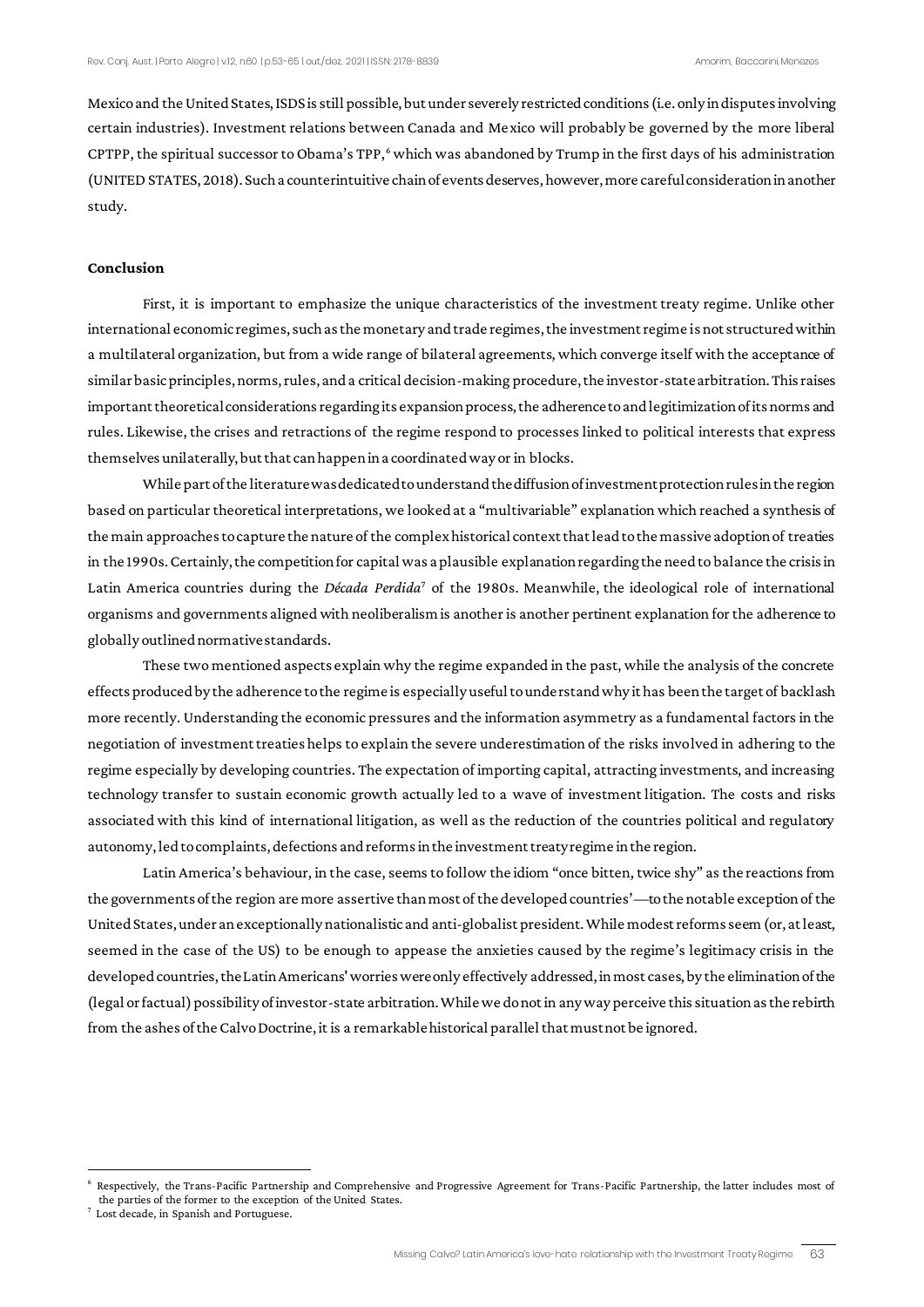#### **References**

ANDERSON, Greg. How did investor-state dispute settlement get a bad rap? Blame it on NAFTA, of course. **The World Economy,** vol. 40 n. 12, p. 2937-2965, 2017. Disponível em: https://doi.org/10.1111/twec.12515. Acesso em: 23 abr. 2021.

BAER, Werner. Import Substitution and Industrialization in Latin America: Experiences and Interpretations. **Latin American Research Review,** v. 7, n. 1, p. 95-122, 1972. Disponível em: https://www.jstor.org/stable/2502457. Acesso em: 23 abr. 2021.

BAS V., Magdalena (2018a). Detrás de la autonomía: América Latina y la solución de controversias inversor-Estado. **Densidades,** n. 23, p. 11-31. Disponível em: https://www.researchgate.net/publication/326305589\_Detras\_de\_la\_autonomia\_America\_Latina\_y\_la\_solucion\_de\_controversias\_inv ersor-Estado. Acesso em: 23 abr. 2021.

BAS V., Magdalena (2018b). Régimen de solución de controversias inversor-Estados: ¿resistencias del modelo relacional en un marco institucional de las relaciones internacionales? **Relaciones Internacionales,** n. 54/2018, p. 163-178, 2018b. Disponível em: https://doi.org/10.24215/23142766e032. Acesso em: 23 abr. 2021.

BERGER, Axel; BUSSE, Matthias; NUNNENKAMP, Peter; ROY, Martin. More stringent BITs, less ambiguous effects on FDI? Not a bit! **Economics Letters,** v. 112, n. 3, p.270-272, 2011. Disponível: https://doi.org/10.1016/j.econlet.2011.05.026. Acesso em: 23 abr. 2021.

BALIÑO, Sofia; CAMPOS, Soledad Lea. **The USMCA Is Now In Force. How will it impact North American trade policy?** 2020. Disponível em: https://www.iisd.org/articles/usmca-impact-north-american-trade. Acesso em: 17 set. 2020.

BONNITCHA, Johnatan; POULSEN, Lauge N. Skovgaard; WAIBEL, Michael. **The Political Economy of the Investment Treaty Regime.**  Oxford: Oxford University Press, 2017.

BRADA, Josef C.; DRABEK, Zdenek; IWASAKI, Ichiro. Does Investor Protection Increase Foreign Direct Investment? A Meta‐Analysis. **Journal of Economic Surveys,** 30 set. 2020. Disponível em: https://doi.org/10.1111/joes.12392. Acesso em: 23 abr. 2021.

CALVO, Carlos. **Le Droit International Théorique et Pratique.** Paris: Arthur Rousseau Éditeur, 1896.

CHOI Won-Mog. The present and future of the investor-State dispute settlement paradigm. **Journal of International Economic Law,** v. 10, n. 3, p.725-747, 2007. Disponível em: https://dx.doi.org/10.1093/jiel/jgm024. Acesso em: 23 abr. 2021.

CHOMSKY, Noam. Domestic Constituencies. **Z Magazine.** 1998. Disponível em: https://zcomm.org/zmagazine/domesticconstituencies-by-noam-chomsky/. Acesso em: 26 jul. 2019.

COSTA, José A. F.; LUÍS, Daniel T. Repúblicas bolivarianas e o ICSID: será que o inimigo não é outro? **Anuario Mexicano de Derecho Internacional,** v. 1, n. 16, p. 189, 2016. Disponível em: https://doi.org/10.22201/iij.24487872e.2016.16.525. Acesso em: 23 de abr. 2021.

ELKINS, Zachary; GUZMAN, Andrew T.; SIMMONS, Beth A. Competing for Capital: The Diffusion of Bilateral Investment Treaties, 1960– 2000. **International Organization,** v. 60, n. 4, p.811-846, 2006. Disponível em: https://doi.org/10.1017/S0020818306060279. Acesso em: 23 de abr. 2021.

GARCIA-MORA, Manuel R. The Calvo Clause in Latin American Constitutions and International Law. **Marquette Law Review,** v. 33, n. 4, p. 205-219, 1950. Disponível: https://scholarship.law.marquette.edu/mulr/vol33/iss4/1. Acesso em: 23 de abr. 2021.

HAWKINS, Benjamin; HOLDEN, Chris. A Corporate Veto on Health Policy? Global Constitutionalism and Investor-State Dispute Settlement. **Journal of Health Politics, Policy and Law,** v. 41, n. 5, p.969-995, 2016. Disponível em: https://dx.doi.org/10.1215%2F03616878-3632203. Acesso em: 23 abr. 2021.

HIRA, Anil. Did ISI fail and is neoliberalism the answer for Latin America? Re-assessing common wisdom regarding economic policies in the region. **Brazilian Journal of Political Economy,** v. 27, n. 3, p.345-356, 2007. Disponível em: https://doi.org/10.1590/S0101- 31572007000300002. Acesso em: 23 abr. 2021.

HERSHEY, Amos S. The Calvo and Drago Doctrines. **The American Journal of International Law,** v. 1, n. 1, p. 26-45, 1907. Disponível: https://doi.org/10.2307/2186283. Acesso em: 23 abr. 2021.

ICSID. **History of the ICSID Convention:** Volume II-1. Washington, D.C.: ICSID Publications, 2009.

ICSID. **Database of ICSID Member States.** 2020. Disponível em: https://icsid.worldbank.org/en/Pages/about/Database-of-Member-States.aspx. Acesso em: 27 maio 2020.

JANDHYALA, Srividya; HENISZ, Witold J.; MANSFIELD, Edward D. Three Waves of BITs: The Global Diffusion of Foreign Investment Policy. **Journal of Conflict Resolution,** v. 55, n. 6, p. 1047-1073, 2011. Disponível em: https://doi.org/10.1177/0022002711414373. Acesso em: Acesso em: 23 abr. 2021.

KWAN, Edwina. **Australia's conflicting approach to ISDS:** where to from here? 2015. Disponível em: https://www.lexology.com/library/detail.aspx?g=a7ebe795-dbc1-4e9c-9530-3b8906fab263. Acesso em: 2 jun. 2020.

LAZO, R. Polanco. The No of Tokyo Revisited: Or How Developed Countries Learned to Start Worrying and Love the Calvo Doctrine. **ICSID Review,** v. 30, n. 1, p.172-193, 2015. Disponível: https://doi.org/10.1093/icsidreview/siu028. Acesso em: 23 abr. 2021.